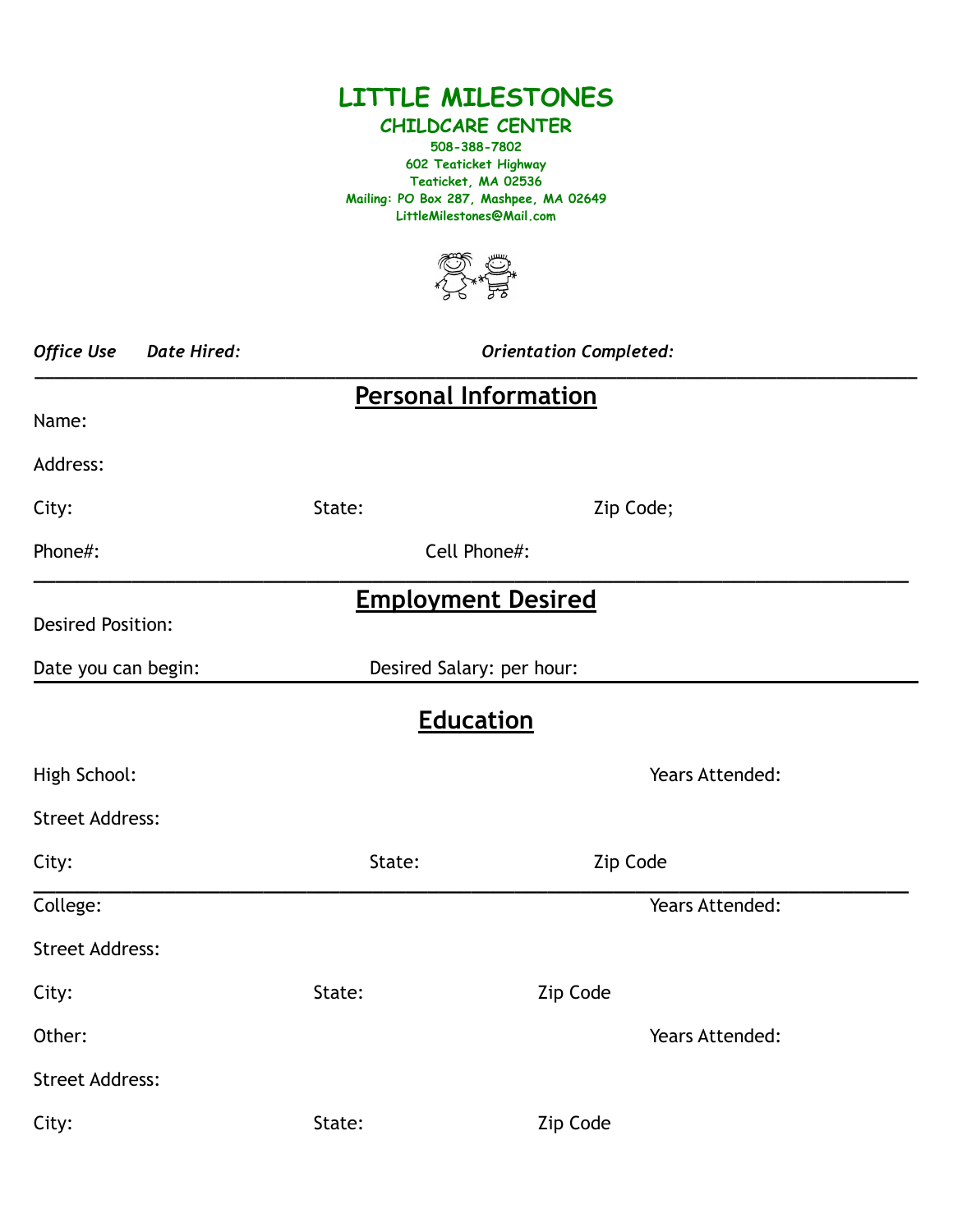## **Languages, Area of Special Study or Applicable Experience**

**\_\_\_\_\_\_\_\_\_\_\_\_\_\_\_\_\_\_\_\_\_\_\_\_\_\_\_\_\_\_\_\_\_\_\_\_\_\_\_\_\_\_\_\_\_\_\_\_\_\_\_\_\_\_\_\_\_\_\_\_\_\_\_\_\_\_\_\_\_\_\_\_\_\_\_\_\_\_\_\_**

Languages:

Special Areas of Study:

Applicable Experience:

| <b>Former Employment</b>                |                   |                        |        |                     |  |  |  |  |
|-----------------------------------------|-------------------|------------------------|--------|---------------------|--|--|--|--|
| From:                                   | Employer:         |                        | Salary |                     |  |  |  |  |
| To:                                     | Address:          | City:                  | St:    | Zip:                |  |  |  |  |
| May We Contact this Reference? Phone #: |                   | <b>Contact Person:</b> |        |                     |  |  |  |  |
| Position:                               | Responsibilities: |                        |        | Reason for Leaving: |  |  |  |  |
| From:                                   | Employer:         |                        | Salary |                     |  |  |  |  |
| To:                                     | Address:          | City:                  | St:    | Zip:                |  |  |  |  |
| May We Contact this Reference? Phone #: |                   | <b>Contact Person:</b> |        |                     |  |  |  |  |
| Position:                               | Responsibilities: |                        |        | Reason for Leaving: |  |  |  |  |
| From:                                   | Employer:         |                        | Salary |                     |  |  |  |  |
| To:                                     | Address:          | City:                  | St:    | Zip:                |  |  |  |  |
| May We Contact this Reference? Phone #: |                   | <b>Contact Person:</b> |        |                     |  |  |  |  |
| Position:                               | Responsibilities: |                        |        | Reason for Leaving: |  |  |  |  |

Have you ever been convicted of a felony and / or misdemeanor? If yes please explain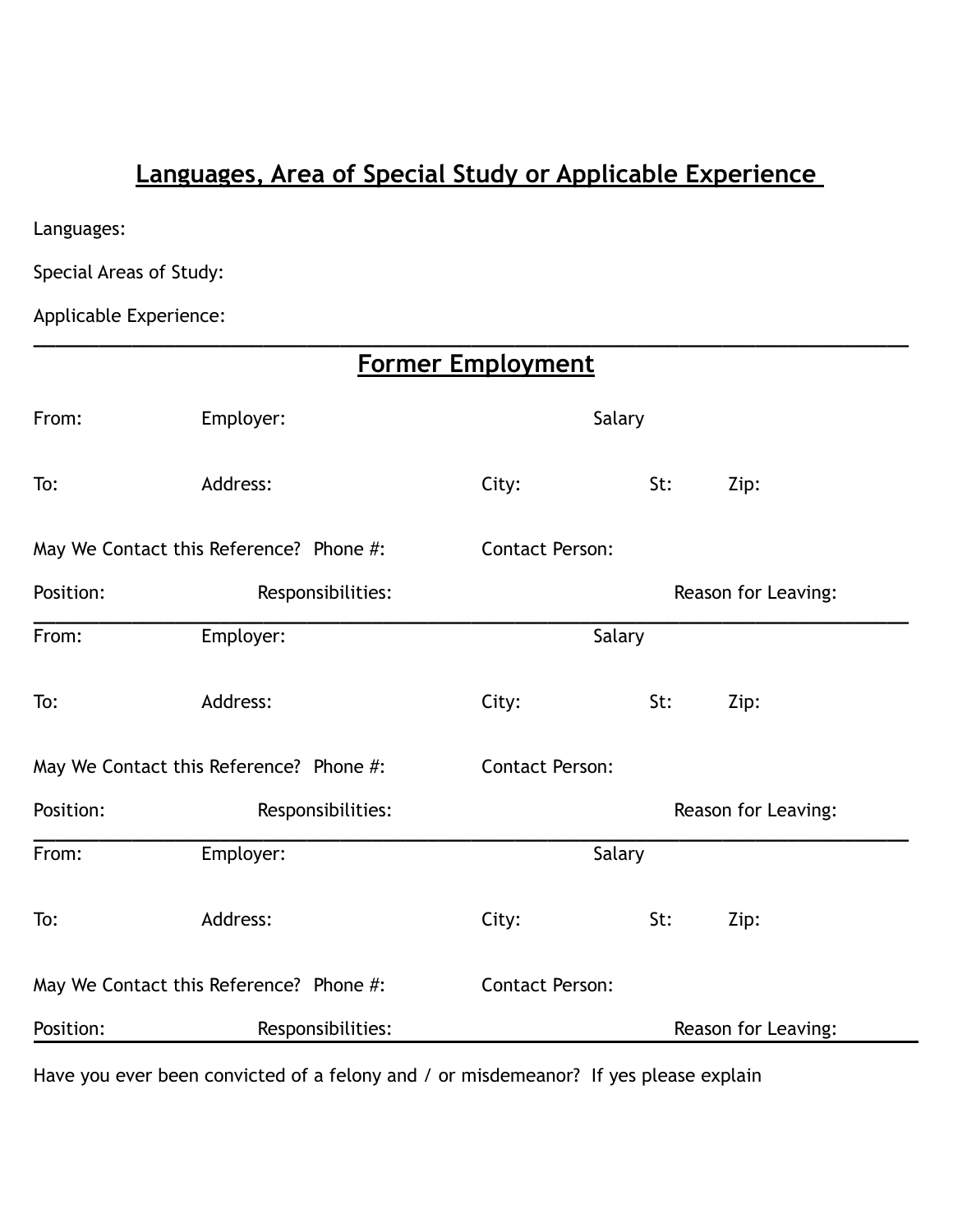## **References**

## **Please list one Family Member, one Personal Reference and two Professional References**

| Name:             |              |              | <b>Office USE Verified:</b> | Date: |  |
|-------------------|--------------|--------------|-----------------------------|-------|--|
| Address:          |              |              |                             |       |  |
| City:             | State:       |              | Zip Code;                   |       |  |
| Phone#:           |              | Cell Phone#: |                             |       |  |
| Relationship:     | Years Known: |              |                             |       |  |
| Name:<br>Address: |              |              | <b>Office USE Verified:</b> | Date: |  |
| City:             | State:       |              | Zip Code;                   |       |  |
| Phone#:           |              | Cell Phone#: |                             |       |  |
| Relationship:     | Years Known: |              |                             |       |  |
|                   |              |              |                             |       |  |
| Name:<br>Address: |              |              | <b>Office USE Verified:</b> | Date: |  |
| City:             | State:       |              | Zip Code;                   |       |  |
| Phone#:           |              | Cell Phone#: |                             |       |  |
| Relationship:     |              | Years Known: |                             |       |  |
| Name:             |              |              | <b>Office USE Verified:</b> | Date: |  |
| Address:          |              |              |                             |       |  |
| City:             | State:       |              | Zip Code;                   |       |  |
| Phone#:           |              | Cell Phone#: |                             |       |  |
| Relationship:     |              | Years Known: |                             |       |  |